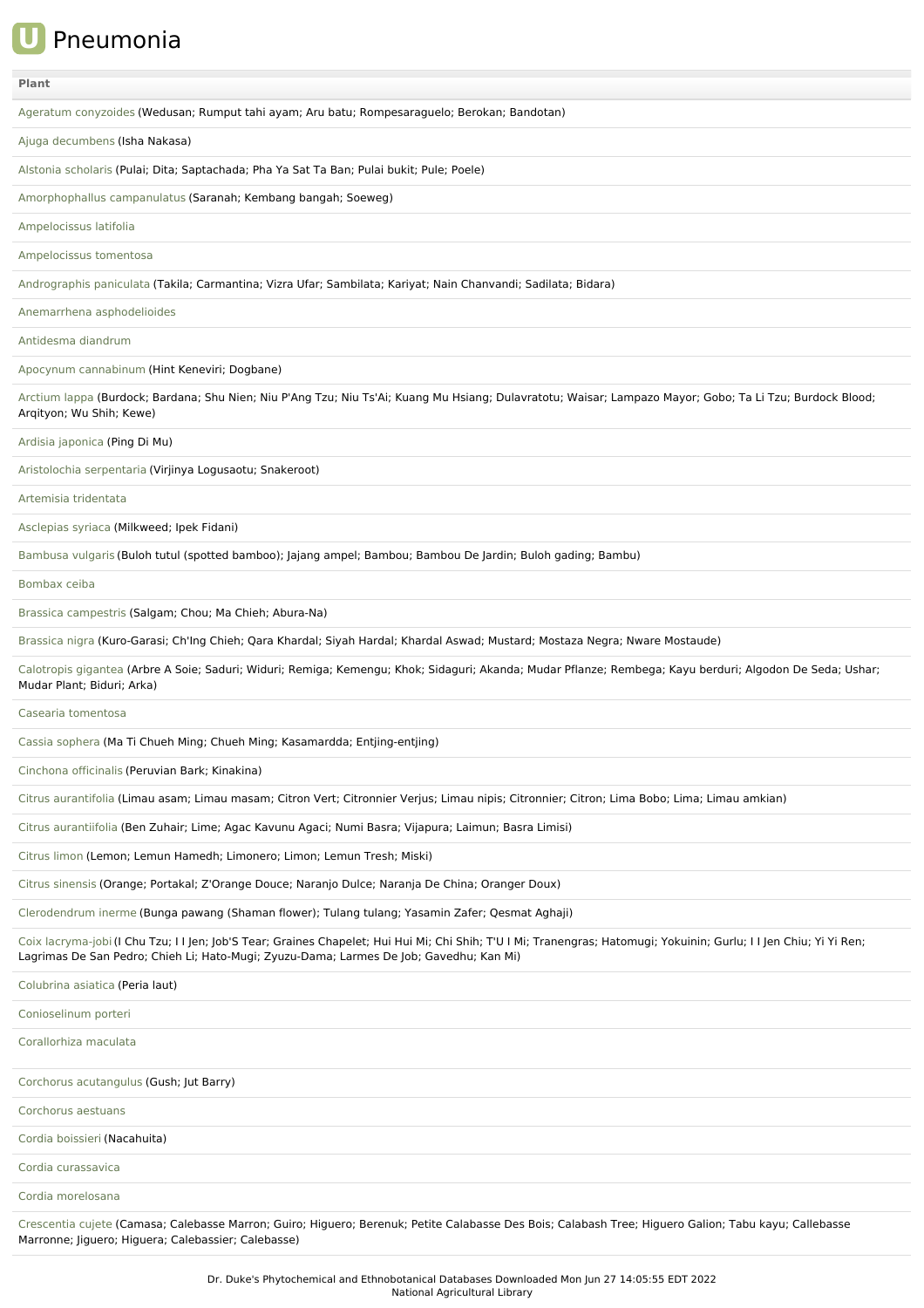Croton [flavens](file:///phytochem/ethnoPlants/show/494)

Croton [oblongifolius](file:///phytochem/ethnoPlants/show/624)

[Cucumis](file:///phytochem/ethnoPlants/show/4008) sativus (Arou; Cucumber; Khiyar Mai; Huang Kua; Khiyar; Hiyar; Hu Kua; Katimun)

[Cymbopogon](file:///phytochem/ethnoPlants/show/627) citratus (Sere mangat bi; Serai; Tapisa-pisa; Sereh makan (Edible sereh); Eri makoe; Limoncillo; Salimbata; Sere; Hoe moeke; Laoe wasiro; Limonotu; Citronela; Citronelle)

Datura [stramonium](file:///phytochem/ethnoPlants/show/497) (Opium Tropical; Tapate; Jimson\_Eed; Daturah; Buenas Tardes; Jimsonweed; Jimson; Galurt; Stramoine; Stinkblaren; Nongue; Figuiero Do Inferno; Cornicopio; Doornappelkruid; Estramonio; Concombre Zombie; Man T'O Lo; Estramoni; Noce Del Diavolo; Pomme Poison; Gemeiner Stechapfel; Floribunda; Chamisco; Cojon De Diablo; Cocombre Zombie; Nafeer; Feng Ch'Ieh Erh; Chamico; Pomme Epineuse)

### Dillenia [pentagyna](file:///phytochem/ethnoPlants/show/4505)

[Diospyros](file:///phytochem/ethnoPlants/show/2061) montana (Mangosteen,Wild)

### Diospyros [tomentosa](file:///phytochem/ethnoPlants/show/2365)

[Elaeocarpus](file:///phytochem/ethnoPlants/show/6365) oblongus

Eleusine [coracana](file:///phytochem/ethnoPlants/show/8035)

[Eleusine](file:///phytochem/ethnoPlants/show/1065) indica (Herbe Pieds Poule; Diarrhea; Sambau; Z'Herbe Pied De Poule; Pied De Poule; Pata De Gallina; Rumput sambau; Herbe Pied De Poule; Pied Poule)

Embelia [tsjeriam-cottam](file:///phytochem/ethnoPlants/show/4507)

## [Ephedra](file:///phytochem/ethnoPlants/show/8824) aspera

Ephedra [pedunculata](file:///phytochem/ethnoPlants/show/8825)

[Eryngium](file:///phytochem/ethnoPlants/show/1660) foetidum (Panicaut Fetide; Ketumbar jawa; Culantro; Cilantro; Coulante; Culantrico; Chardon Etoile Puant; Coulantre; Cilantro Sabanero)

Erythrina [mildbraedii](file:///phytochem/ethnoPlants/show/897)

[Eupatorium](file:///phytochem/ethnoPlants/show/3939) triplinerve (Daun panahan; Daun perasman)

[Gomphostemma](file:///phytochem/ethnoPlants/show/12361) lucidum

# [Grindelia](file:///phytochem/ethnoPlants/show/2811) sp

Grindelia [squarrosa](file:///phytochem/ethnoPlants/show/2049) (Nebari-Oguruma; Grindelia)

#### [Guaiacum](file:///phytochem/ethnoPlants/show/1279) coulteri

[Gymnema](file:///phytochem/ethnoPlants/show/3299) hirsutum

Hedeoma [pulegioides](file:///phytochem/ethnoPlants/show/188) (Menthe Pouliot Americain; Amerikanische Poleiminze; Pennyroyal; Amerikaans Polekruid; American Pennyroyal)

# Hoya [australis](file:///phytochem/ethnoPlants/show/5456)

[Jatropha](file:///phytochem/ethnoPlants/show/193) curcas (Jarak; Feuilles Medecinier; Medicinier Beni; Jarak budeg; Nanyo-Aburagi; Grand Medicinier; Tuba; Physic Nut; Pinon; Purging Nut; Jarak belanda; Pinon De La India)

# Juniperus [scopulorum](file:///phytochem/ethnoPlants/show/1704)

Justicia [pectoralis](file:///phytochem/ethnoPlants/show/934) (Z'Herbe Au Charpoentier; Herbe Au Charpentier; Yerba Carpintero; Curia; Carpintero)

[Lachnanthes](file:///phytochem/ethnoPlants/show/5389) tinctoria (Redroot; Woll Narzisse; Wolbloem; Lachnanthe)

# Leea [aequata](file:///phytochem/ethnoPlants/show/2291) (Girang)

Leea [macrophylla](file:///phytochem/ethnoPlants/show/1711)

[Lepidium](file:///phytochem/ethnoPlants/show/936) sativum (Crusson D'Jardin; Rshad; Taratiza; Mastuerzo; Cresson Alenois; Teretura; Adi Suterisi; Cress)

Lycium [chinense](file:///phytochem/ethnoPlants/show/2560) (T'Ien Ts'Ai; Ti Ku P'I; Kou Chi Chien; Yang Ju; Hsien Jen Chang; Kou Chi; Kou Chi Chiu; Kuko)

#### Malva [parviflora](file:///phytochem/ethnoPlants/show/713)

Melaleuca [leucadendron](file:///phytochem/ethnoPlants/show/546) (Cayeput; Kayu puteh (White wood); Gelam; Cajeput Tree; Cajeput; Kajeput)

[Moringa](file:///phytochem/ethnoPlants/show/206) oleifera (Graines Ben; Ben; Moroengei; Ban Sajna; Benz'Olive; Ben Aile; Remunggai; Moringa Tree; Kelor; Merunggai; Ubat bedat; Sigru; Olivier; Ben Ghianda; Pois Coolie; Benboom; Sajina; Sahinjan; Maroengga; Babano Del Arbol; Palo De Aceite; Ramunggai; Horseradish Tree; Cigru; Benzolivier)

[Myristica](file:///phytochem/ethnoPlants/show/207) fragrans (Nux Moschata; Buah pala; Jou Kou Hua; Kembang pala diluar; Mace; Jou Tou K'Ou; Jou Tou Hua; Jou Kuo; Notenmuskaatboom; Muscade; Kucuk Hindistancevizi Ag; Nutmeg; Nuez Moscada; Noix De Muscade)

# [Myrospermum](file:///phytochem/ethnoPlants/show/3289) frutescens

[Nepeta](file:///phytochem/ethnoPlants/show/730) cataria (Nebeda; Inu-Hakka(Tikuma-Hakka); Yalanci Kediotu; Nepeta; Catnip)

Ocimum [gratissimum](file:///phytochem/ethnoPlants/show/735) (Grand Fombasin; Vriadhatulasi; Folle Basin; Atiayo; Basilic A Petites Fleurs; Ramtulsi; Fombasin; Selaseh jambi; Basilic Grandes Feuilles)